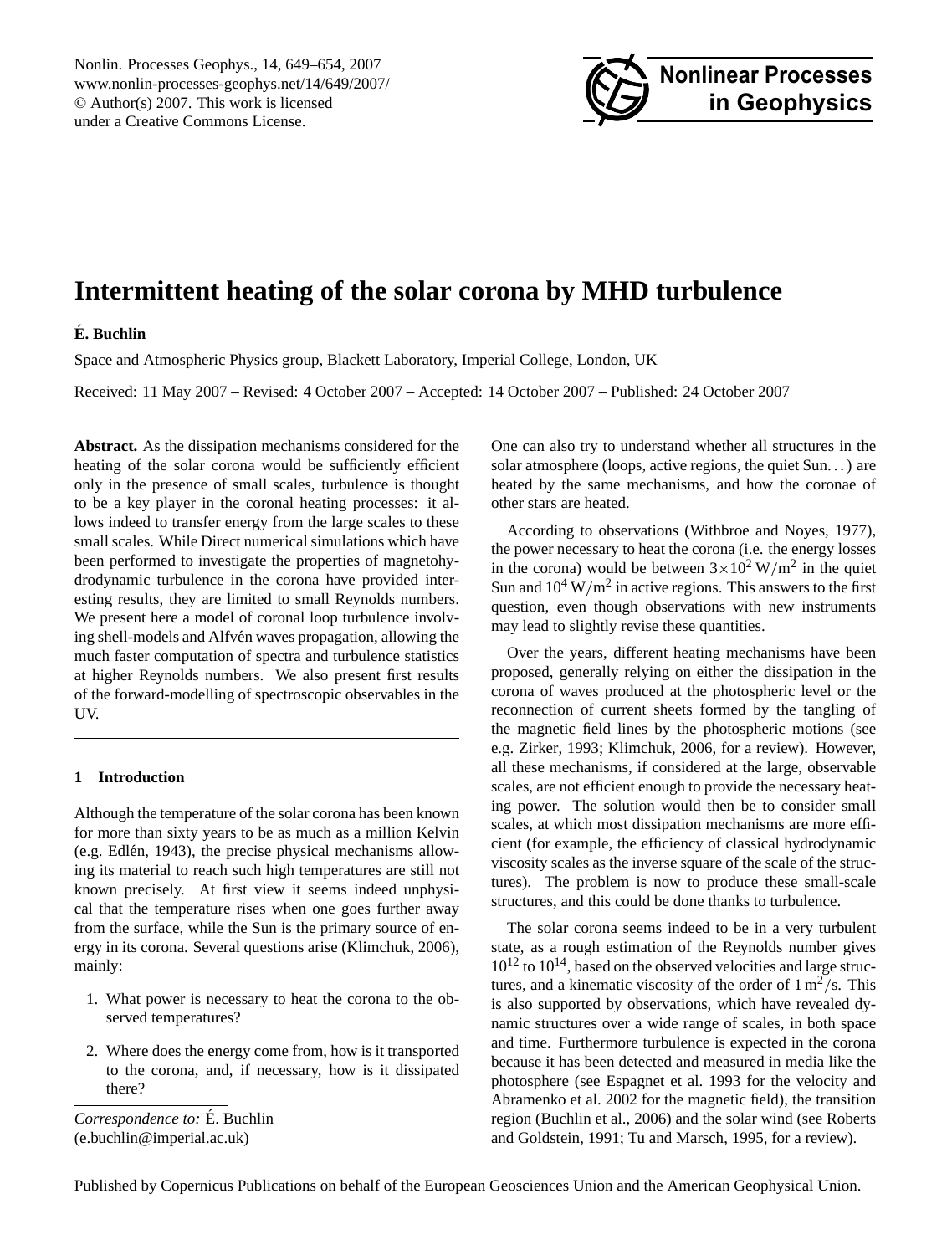

<span id="page-1-0"></span>**Fig. 1.** Layout of a shell model, in Fourier space. The triad nonlinear interaction represented by the thin triangle is not taken into account because it is not local.

These ideas have lead to the development of models including the effects of magnetohydrodynamic (MHD) turbulence in the coronal heating [\(Heyvaerts and Priest,](#page-5-8) [1992;](#page-5-8) [Ein](#page-5-9)[audi et al.,](#page-5-9) [1996\)](#page-5-9). In this paper we present a model of MHD turbulence and nonlinear Alfvén wave propagation in a coronal loop, whose results lead us to think that turbulence is indeed a key player in the coronal heating processes.

## **2 Model for turbulent heating in a coronal loop**

## 2.1 Alternatives to Direct Numerical Simulations

Although Direct Numerical Simulations (DNS) of turbulence have been performed in the framework of coronal heating, they have strong limitations due to the complexity of the nonlinear physics involved. The main problem is related to the fact that they are computationally much too expensive: in the space domain, their resolution (at most 1024<sup>3</sup> for MHD) is too low compared to what would be needed to simulate a system like the corona with very high Reynolds numbers, and in the time domain, they are too slow to produce long time series suitable for a statistical analysis. An improvement of DNS such as adaptive mesh refinement is not always sufficient because turbulence is not intermittent enough (the most refined grid would be necessary on a large part of the domain). Simulations in 1D (e.g. [Suzuki and Inutsuka,](#page-5-10) [2005\)](#page-5-10) or 2D have their own limitations on the geometry of the structures they can simulate.

For these reasons alternatives have to be considered. A first alternative is to use *Cellular Automata* (CA), i.e., discrete lattice models that evolve according to simple rules involving neighboring cells of the lattice: it is assumed that

# $\acute{E}$ . Buchlin: Heating of the solar corona by MHD turbulence

MHD in the solar corona has, as many complex systems, a Self-Organized Criticality (SOC) behavior [\(Bak et al.,](#page-4-1) [1987\)](#page-4-1), and that it can then be modelled by a CA representing a classical SOC system, like a sandpile [\(Lu and Hamilton,](#page-5-11) [1991\)](#page-5-11). These models reproduce the slow buildup of the energy in the system under the action of exterior perturbations, until a critical state is reached, and then another perturbation can lead to an sudden energy release. This energy release can be a significant portion of the total energy in the system, depending on the individual perturbations and the critical state that had been reached; the distributions of these releases are then distributed over a very wide range of scales, and their power-law distributions can be identified to those of the energy releases in the solar corona.

In the context of the solar corona, these models have been progressively developed towards a better conformance to the original physical equations [\(Isliker et al.,](#page-5-12) [2000;](#page-5-12) [Vlahos et al.,](#page-5-13) [1995\)](#page-5-13), including also the propagation of Alfvén waves in a coronal loop [\(Buchlin et al.,](#page-5-14) [2003\)](#page-5-14). However some of the complexity of the MHD equations is still missed, and other alternatives, like the shell models that we are going to describe now, need to be considered.

# 2.2 Description of the shell model

# 2.2.1 "Classical" shell models

Shell models have first been developed in order to study the nonlinear behavior of hydrodynamics [\(Gledzer,](#page-5-15) [1973;](#page-5-15) [Ya](#page-5-16)[mada and Ohkitani,](#page-5-16) [1987\)](#page-5-16), and they have been extended to incompressible MHD [\(Gloaguen et al.,](#page-5-17) [1985;](#page-5-17) [Biskamp,](#page-4-2) [1994;](#page-4-2) [Giuliani and Carbone,](#page-5-18) [1998\)](#page-5-18). In these models the Fourier space for the fields is divided into concentric shells of radii  $k_n = k_0 \lambda^n$ , with  $\lambda$  the logarithmic spacing (usually  $\lambda = 2$ ) between shells (see Fig. [1\)](#page-1-0). In each shell, complex scalars  $u_n$ and  $b_n$  represent the rms amplitude of the velocity and magnetic fields respectively. The Fourier transform of the nonlinear terms of the MHD equations formally gives terms which are convolutions of the fields; introducing the Elsässer-like variables  $Z_n^{\pm} = u_n \pm b_n$  this gives

<span id="page-1-2"></span>
$$
\left(\mathrm{d}_{t}Z_{n}^{\pm}\right)_{\mathrm{NL}} = i k_{n} \left(\sum_{l,m} \alpha_{l,m} Z_{l}^{\pm} Z_{m}^{\mp}\right)^{*} \tag{1}
$$

where  $\alpha_{l,m}$  are coefficients that still need to be determined.

The next assumption is that the nonlinear interactions are local in Fourier space: only triads<sup>[1](#page-1-1)</sup> of consecutive shells can interact, i.e.,  $\alpha_{l,m}=0$  if  $\{l, m, n\}$  are not consecutive numbers (in any order). Locality is actually not entirely verified in MHD: DNS have indeed recently allowed to study to what extent these interactions are non-local [\(Alexakis et al.,](#page-4-3) [2005\)](#page-4-3); however, with  $\lambda = 2$  (i.e., direct nonlinear interactions between wavenumbers separated by a factor  $\lambda^2$  = 4), such

<span id="page-1-1"></span><sup>&</sup>lt;sup>1</sup>Sets of three shells.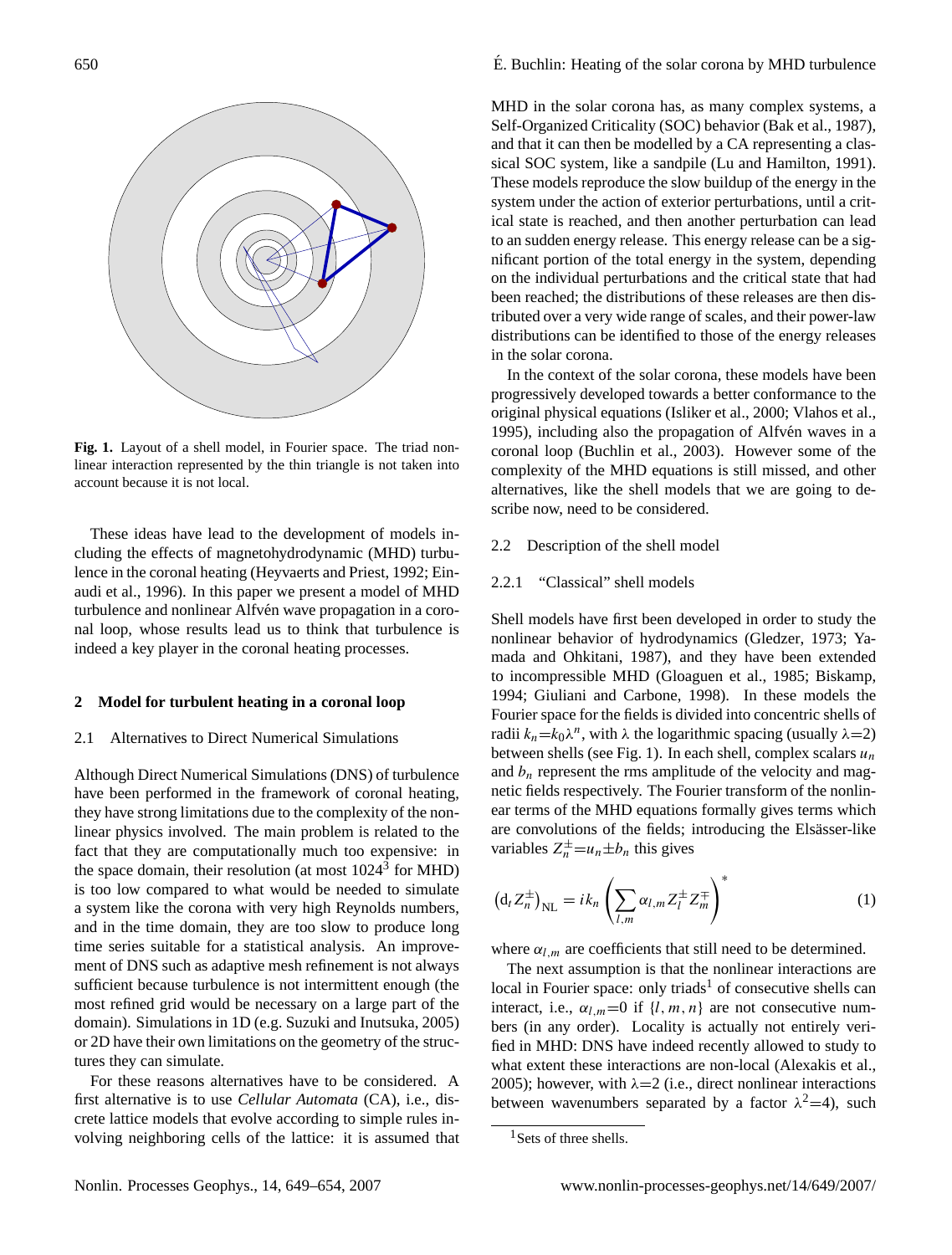non-locality could be sufficiently low for the shell-model approach to remain valid.

Finally, the conservation of invariants of MHD, namely the energy, cross helicity and magnetic helicity in three dimensions (or the anastrophy in two dimensions) gives a unique determination of the coefficients [\(Giuliani and Car](#page-5-18)[bone](#page-5-18) [1998;](#page-5-18) see [Buchlin](#page-5-19) [2004](#page-5-19) for a complete derivation):

<span id="page-2-1"></span>
$$
\alpha_{n+1,n+2} = -\lambda \alpha_{n-1,n+1} = (\delta + \delta_M)/2 \tag{2}
$$

$$
\alpha_{n+2,n+1} = -\lambda^2 \alpha_{n-2,n-1} = (2 - \delta - \delta_M)/2 \tag{3}
$$

<span id="page-2-2"></span>
$$
\alpha_{n+1,n-1} = -\lambda \alpha_{n-1,n-2} = (\delta_M - \delta)/2\lambda \tag{4}
$$

where  $\delta$  and  $\delta_M$  are coefficients depending on  $\lambda$  and on the dimensionality of the model (2-D or 3-D).

Shell models have also been recently extended to Hall-MHD [\(Hori et al.,](#page-5-20) [2005;](#page-5-20) [Galtier and Buchlin,](#page-5-21) [2007\)](#page-5-21), but this is out of the scope of this paper.

#### 2.2.2 Shell models with Alfvén waves propagation

In order to model a coronal loop (as well as other anisotropic systems with a large-scale magnetic field  $\mathbf{B}_{\parallel}$ ), one needs also to take into account the propagation of Alfvén waves along  $B_{\parallel}$ , with an Alfvén speed  $b_{\parallel}=B_{\parallel}/\sqrt{\mu_0 \rho}$  that depends on the position z along the loop of length L and width  $\ell=2\pi/k_0$ (the aspect ratio of the loop is  $Lk_0/2\pi$ ). This is done by introducing a dependence of the variables  $Z_n^{\pm}$  as a function of z, and by using, for each shell index  $n$ , the equation of linear propagation of Alfvén waves in a stratified atmosphere [\(Velli,](#page-5-22) [1993\)](#page-5-22). This includes the reflection along gradients of  $b_{\parallel}$  and the amplitude variations ensuring the conservation of the energy flux, and, applied to the shell model variables, it gives [\(Buchlin and Velli,](#page-5-23) [2007\)](#page-5-23)<sup>[2](#page-2-0)</sup>:

<span id="page-2-3"></span>
$$
\left(\partial_t Z_n^{\pm}\right)_{\text{wave}} = \mp b_{\parallel} \partial_z Z_n^{\pm} \mp \frac{1}{4} Z_n^{\pm} \partial_z (\ln \rho) \mp \frac{1}{2} Z_n^{\mp} \partial_z b_{\parallel} \tag{5}
$$

Therefore, the final equation for the time derivative of  $Z_n^{\pm}(z)$  in the model is the sum of the nonlinear terms expressed by Eq.  $(1)$  (with coefficients from Eq.  $(2-4)$ ), of the linear wave propagation expressed by Eq. [\(5\)](#page-2-3), and of dissipation terms that can take the form of a viscosity  $(\partial_t + v k_n^2)u_n = 0$  and of a magnetic diffusivity  $(\partial_t + \eta k_n^2) b_n = 0$ .

The only input of energy in the model is obtained thanks to the boundary conditions at the footpoints of the loop: a slowly varying  $u_n$  is imposed there at the large scales (small  $n$ ), in a way compatible with the observed motions of the photospheric granulation. This translates into a Poynting flux, which is not imposed a priori as it depends both on the boundary conditions and on the waves arriving at the boundaries.



<span id="page-2-4"></span>**Fig. 2.** Cross-scale energy flux  $\Pi_n$  in the shell models (positive is towards the small scales) as a function of the perpendicular wavenumber.

## **3 Results on turbulence and coronal heating**

## 3.1 Spectra of turbulence

As in classical shell models, spectra of the perpendicular fluctuations develop to power laws over a wide inertial range of perpendicular wavenumbers (more than 4 decades, much more than what can be attained by DNS), and with a slope close to  $-5/3$ . In each cross-section of the coronal loop (one individual shell model), the energy transfer rate towards small scales is governed by the following equation, which is obtained by computing the time-derivative of the energy contained in the shells  $m \geq n$  due to the action of the nonlinear terms (Eq. [1\)](#page-1-2) only:

$$
\Pi_n = -\frac{k_n}{4\lambda^2} \Im \sum_{s=\pm 1} (\delta_M - \delta) Z_{n-2}^{-s} Z_{n-1}^s Z_n^s
$$
  
 
$$
+ (2 - \delta - \delta_M) Z_{n-2}^s Z_{n-1}^{-s} Z_n^s
$$
  
 
$$
+ \lambda \left( (\delta + \delta_M) Z_{n-1}^s Z_n^s Z_{n+1}^{-s} + (2 - \delta - \delta_M) Z_{n-1}^s Z_n^{-s} Z_{n+1}^s \right)
$$
(6)

This allows to control that the energy flux in the inertial range is towards the small scales and almost independent on the scale, as can be seen in Fig. [2.](#page-2-4)

In the parallel direction, no nonlinear cascade is explicitly included in the model equations. However, the propagation of the perpendicular fluctuations produced by the perpendicular cascade also produces a parallel spectrum of the perpendicular fluctuations. We have found that the overall  $(k_{\perp}, k_{\parallel})$ spectrum is anisotropic [\(Buchlin and Velli,](#page-5-23) [2007\)](#page-5-23), in a way that could be compatible with the assumption of a "critical balance" between the Alfvén propagation and the perpendicular nonlinear transfer [\(Goldreich and Sridhar,](#page-5-25) [1995\)](#page-5-25). The detailed analysis of this anisotropic spectrum will be done in a future work.

# <span id="page-2-5"></span>3.2 Properties of the heating

Another important output of the model is the heating function (the power of energy dissipation per unit volume). First,

<span id="page-2-0"></span><sup>&</sup>lt;sup>2</sup>[Nigro et al.](#page-5-24) [\(2004\)](#page-5-24) also include the Alfvén wave propagation, but with no dependence of  $b_{\parallel}$  as a function of z.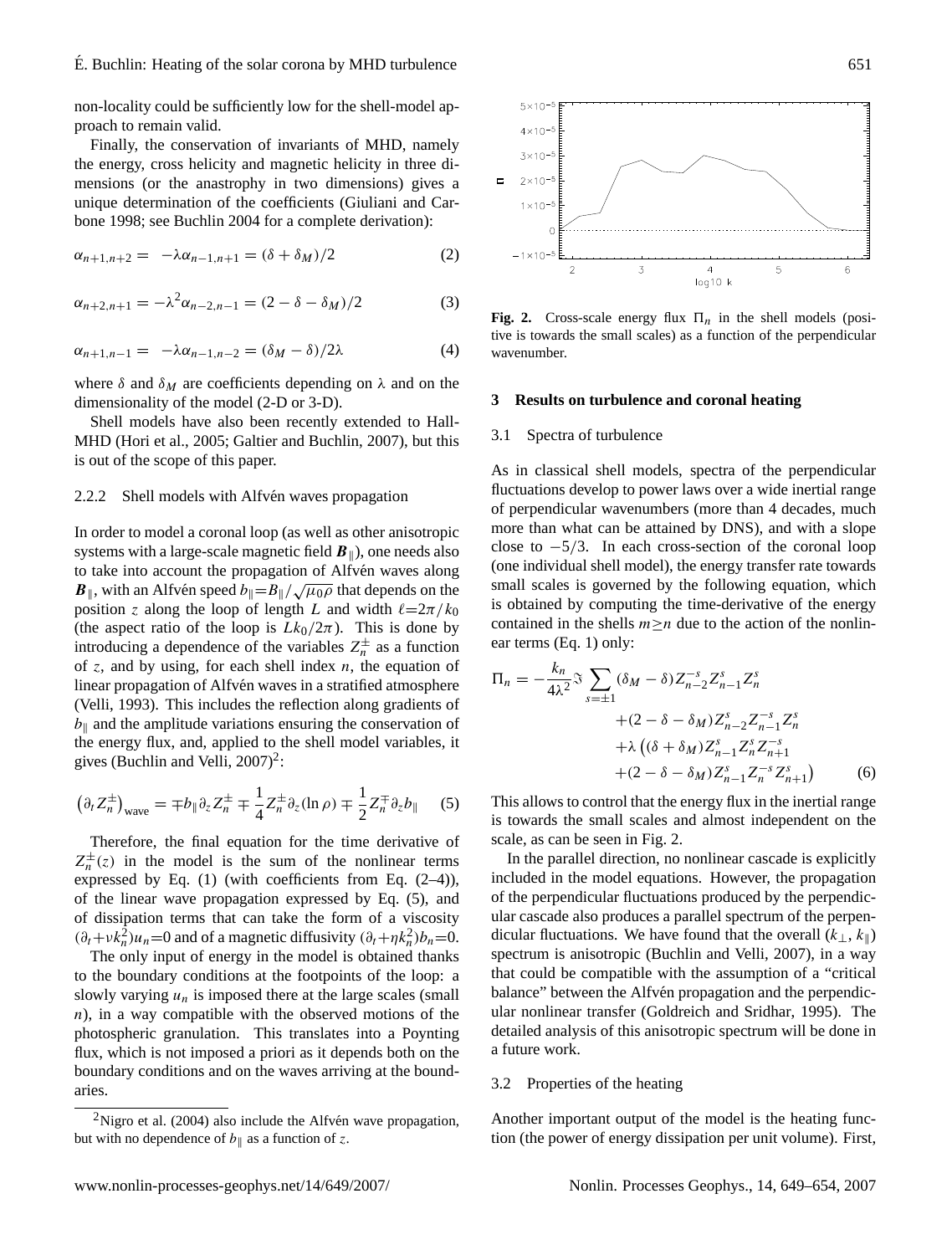

<span id="page-3-1"></span>**Fig. 3.** Profiles of heating rate per unit volume in a 10 Mm-long model loop obtained by the shell model, in the case of: a loop stratified in density (plain line); a loop stratified in both density and magnetic field (dashed line); a loop with a temperature-dependence of the dissipation coefficients  $\nu$  and  $\eta$  (dotted line). The unit of heating is of the order of  $0.1 \text{W/m}^3$ , and the unit of length is the length of the loop.

the average heating in the model is sufficient to heat the coronal loop if we compare the average heating per unit area of the cross-section of the loop ( $10^2$  to  $10^3$  W/m<sup>2</sup> and higher for smaller loops) to the requirements of [Withbroe and](#page-5-2) [Noyes](#page-5-2) [\(1977\)](#page-5-2). This is confirmed by further developments of the model, involving the coupling of this heating model (nicknamed SHELLATM) with the HYDRAD hydrodynamic model of [Bradshaw and Mason](#page-4-4) [\(2003\)](#page-4-4), as seen in Sect. [4,](#page-3-0) and it is quite remarkable as the power input in the model is not imposed a priori (only the amplitude of photospheric motions is).

Statistical properties of the heating can then be computed. We have shown in [Buchlin and Velli](#page-5-23) [\(2007\)](#page-5-23) that the time series of the dissipated power in the model (the integral along the loop of the heating function) is intermittent: the distributions of the increments at different time scales of the time series depend on the scale. Furthermore, the energies, durations and waiting-times of "events" of dissipation extracted from the time series of heating are distributed as power laws; however, as we have shown in [Buchlin et al.](#page-5-26) [\(2005\)](#page-5-26) that such distributions depend on the definition used to extract the events, this result should be taken with care.

Taking a loop length  $L=10$  Mm and width 1 Mm, an Alfvén speed of  $10 \text{ Mm/s}$  and a mass density of  $10^{-12}$  kg/m<sup>3</sup>, the energy dissipated in each event is up to  $10^{17}$  J, corresponding to small nanoflares. Larger flares are likely to be produced in loops with different parameters, with different mechanisms, or they can be seen as an unresolved superposition of small nanoflares, as the repetition time of the small dissipation events in the model is high (of the order of one second) while the conduction and cooling times [\(Cargill,](#page-5-27) [1993\)](#page-5-27) are 180 and 4000 s respectively at a temperature of 1 MK for this loop.

# 3.3 Profiles of heating along a loop

The stratification of the atmosphere included in this model can be used to study the dependence of the heating as a function of position along a coronal loop, which is controversial. As seen in Fig. [3,](#page-3-1) different profiles are obtained, depending on the physical parameters of the loop [\(Buchlin et al.,](#page-5-28) [2007\)](#page-5-28).

The profile of mass density alone (with a uniform profile of magnetic field  $B_0$ ) has little influence on the heating per unit volume (in Fig. [3](#page-3-1) the loop is 30 times denser at the footpoints than at the loop top), which remains quasi-uniform, even though the Alfvén speed profile is then non-uniform. However, when a non-uniform profile of magnetic field is included (the flux tube is expanding and is wider in the corona; in Fig. [3](#page-3-1) the apex width is 1.5 times the footpoint width), the heating per unit volume scales roughly as  $B_{\parallel}^2(z)$  [\(Gudiksen](#page-5-29) [and Nordlund,](#page-5-29) [2005\)](#page-5-29), but this effect is quite small in practice, especially in small loops, as the magnetic field in coronal loops only weakly depends on the position [\(Klimchuk et al.,](#page-5-30) [1992\)](#page-5-30).

Furthermore, contrary to DNS, this model can take into account the large non-uniformity in viscosity and magnetic diffusivity than can be expected from the non-uniformity of the temperature profile, despite the dramatic variation of the magnetic Prandtl number between the footpoints and the apex of the loop. This non-uniformity of the diffusion coefficients has an effect on the heating profile, as can be seen in Fig. [3](#page-3-1) (dotted line), so it needs to be taken into account by the models even though the absolute values of these coefficients have no effect on the total turbulent dissipation power at the end of the nonlinear cascade [\(Gudiksen and Nordlund,](#page-5-29) [2005\)](#page-5-29).

## <span id="page-3-0"></span>**4 Towards a better comparison with observations**

As inverting a physical quantity like the energy dissipated during an event is difficult [\(Parnell,](#page-5-31) [2004\)](#page-5-31) and as the statistical properties of events depend on the way we define events [\(Buchlin et al.,](#page-5-26) [2005\)](#page-5-26), it would be advisable to perform *forward-modelling* of observed quantities instead of inversions [\(Patsourakos et al.,](#page-5-32) [2004;](#page-5-32) [Klimchuk,](#page-5-1) [2006\)](#page-5-1).

To achieve this goal, we must first compute the plasma response to the heating, and this can for example be done, as already mentioned in Sect. [3.2,](#page-2-5) by feeding the HYDRAD hydrodynamic model of [Bradshaw and Mason](#page-4-4) [\(2003\)](#page-4-4) with the heating produced by the SHELLATM model. As can be seen in Fig. [4](#page-4-5) (top), a corona forms, with temperatures of several hundred thousands Kelvin (temperatures >1.5 MK are attained intermittently) and low density. More dissipation,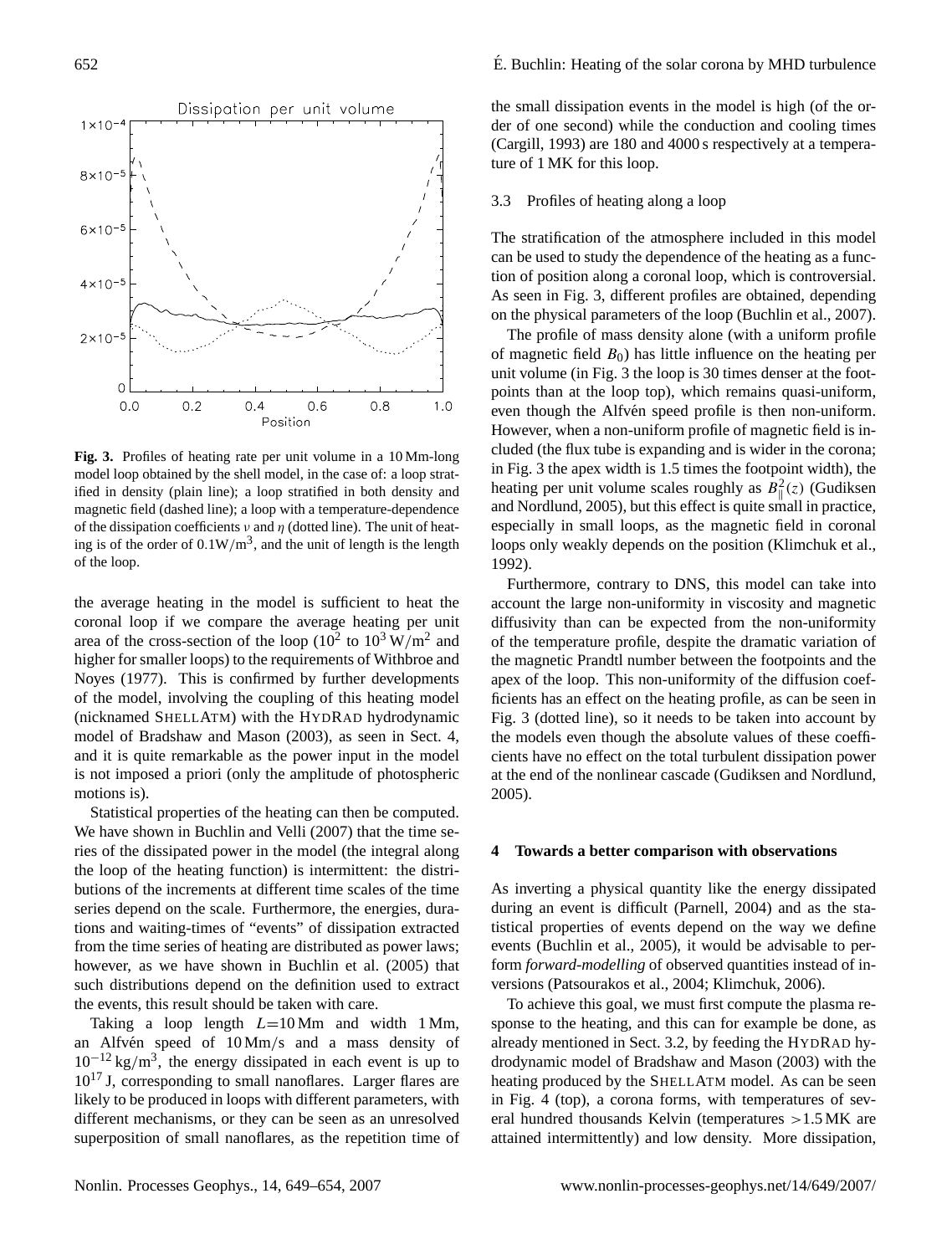and then higher temperatures may be obtained with a smaller aspect ratio (a thinner loop), a higher density, a higher Alfvén speed or higher footpoint velocities (see Eq. (17) of [Buchlin](#page-5-23) [and Velli](#page-5-23) [2007\)](#page-5-23). There is a sharp transition region between the corona and the chromosphere/photosphere.

Then we compute the line emissions, either using the ability of HYDRAD to compute non-equilibrium ionization states and radiation (with atomic data from CHIANTI, [Dere et al.,](#page-5-33) [1997\)](#page-5-33), or by assuming ionization equilibrium and using the CHIANTI atomic model directly. In Fig. [4](#page-4-5) (bottom) we show the resulting profile of emission in the TRACE  $171\text{\AA}$  passband in the case of this relatively cool loop.

These computations allow to perform a direct comparison between observations and the results of models of coronal heating, however such comparisons can yield scientific return on coronal heating problem only if they allow to discriminate between heating mechanisms. For this reason, observable *signatures* of the heating mechanisms have to be determined: the observable variables produced by each of the possible models of coronal heating should be computed, and a good signature would then be a specific feature that would allow to determine non-ambiguously the heating model (hence the physical processes) that was actually used in the computation. If such a signature is found in the analysis of observations, it would allow to determine the heating mechanisms at play in the solar corona.

# **5 Conclusions**

We have presented a model for a solar coronal loop based on MHD and including the nonlinear transfer of energy across scales and the propagation of Alfvén waves in a stratified atmosphere. It allows to perform computations of turbulent fields and their nonlinear evolution for much higher Reynolds numbers ( $\approx$ 10<sup>6</sup>) than with direct numerical simulations, and the long time series obtained by this model make it suitable for a statistical analysis in the framework of turbulence. It has furthermore been coupled to a hydrodynamic model in order to compute the plasma response to the heating and the forward-modelled observable variables coming out from the emission of radiation by the plasma. Further work include the determination of suitable signatures of specific heating mechanisms, and this would allow determining the heating mechanisms at play in the real solar corona from the analysis of observational data such as data from the new Hinode and STEREO satellites. The STEREO/SECCHI/EUVI instrument can for example been used to determine UV loops geometry; these loops would be modelled using different types of heating mechanisms (including by the turbulence model presented here); observable quantities would be computed for these different heating mechanisms, and compared to Hinode/EIS spectroscopic observations. This comparison would give an indication on which of the modelled heating mechanisms could be correct.



<span id="page-4-5"></span>**Fig. 4.** Top: temperature and density profiles computed by HY-DRAD with heating from the SHELLATM model in a 40 Mm-long model loop (the coronal part of the loop is actually only 24 Mm long in this case), at a given time of the simulation. Bottom: the corresponding profiles of the counts per seconds per pixel in this loop as it would be observed by TRACE in the 171Å passband (the plain and dashed lines represent the contributions of the iron and oxygen lines respectively).

*Acknowledgements.* This paper results from a presentation at the 6th Nonlinear Waves and Turbulence workshop in Fukuoka, Japan, and I thank the organizers for inviting me. I am very much indebted to M. Velli, P. J. Cargill, A. Verdini, S. J. Bradshaw, J.-C. Vial and S. Galtier who have collaborated with me, guided and helped me for the work presented here. I also thank PPARC/STFC for funding my current position, ISSI for funding the Coronal Heating team (S. Parenti), and the referees for their valuable comments.

Edited by: J. Büchner Reviewed by: four anonymous referees

## **References**

- <span id="page-4-0"></span>Abramenko, V. I., Yurchyshyn, V. B., Wang, H., Spirock, T. J., and Goode, P. R.: Scaling Behavior of Structure Functions of the Longitudinal Magnetic Field in Active Regions on the Sun, Astrophys. J., 577, 487–495, 2002.
- <span id="page-4-3"></span>Alexakis, A., Mininni, P. D., and Pouquet, A.: Shell-to-shell energy transfer in magnetohydrodynamics. I. Steady state turbulence, Phys. Rev. E, 72, 046 301, 2005.
- <span id="page-4-1"></span>Bak, P., Tang, C., and Wiesenfeld, K.: Self-organized criticality – An explanation of  $1/f$  noise, Phys. Rev. Lett., 59, 381–384, 1987.
- <span id="page-4-2"></span>Biskamp, D.: Cascade models for magnetohydrodynamic turbulence, Phys. Rev. E, 50, 2702–2711, 1994.
- <span id="page-4-4"></span>Bradshaw, S. J. and Mason, H. E.: A self-consistent treatment of radiation in coronal loop modelling, Astron. Astrophys., 401, 699– 709, 2003.